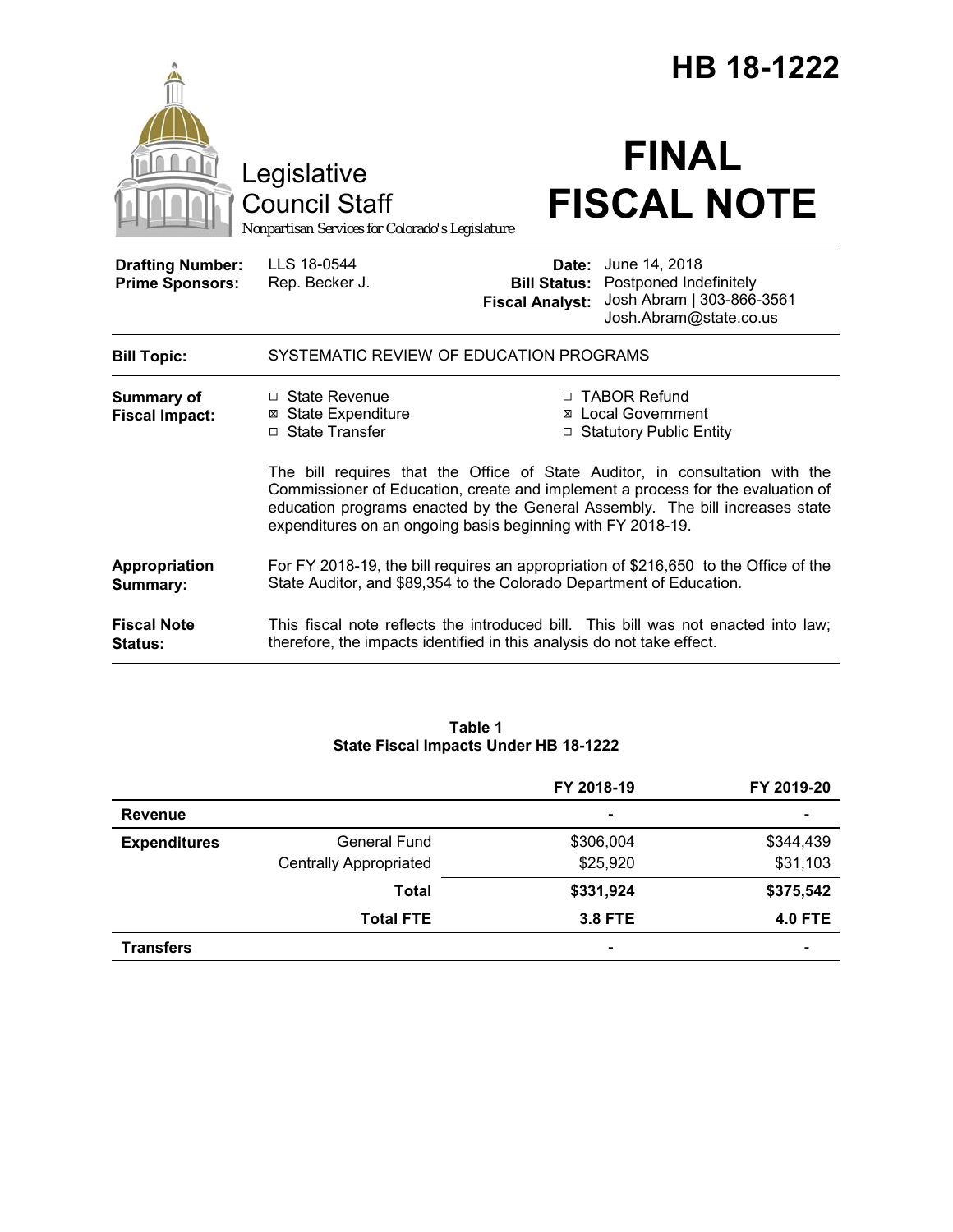June 14, 2018

#### **Summary of Legislation**

No later than January 1, 2019, this bill requires that the Office of the State Auditor (OSA) and the Commissioner of Education in the Colorado Department of Education (CDE) design a program review process and schedule for the systematic evaluation of education programs enacted by the General Assembly. The bill details the minimum considerations to be used by OSA and CDE in designing the review process, and the minimum required components of each program review.

The education program reviews must determine whether these programs meet the objectives and intended outcomes of the General Assembly. The reviews may also include performance and fiscal audits. All education programs that have been implemented for at least six years are to be analyzed under the new process. The review process and a schedule of programs to be reviewed must be presented to the State Board of Education. The CDE is required to present the program review process and the list of program reviews for the upcoming calendar year at the annual State Measurement for Accountable, Responsive, and Transparent Government (SMART act) hearing of the joint education committees.

Once the schedule and process has been established, the OSA is required to conduct the annual program reviews, and submit a report of its findings and recommendations to the education committees of the General Assembly. The report must also be posted on the web pages of the OSA and the CDE.

Local education providers are required to provide to OSA and CDE with any requested information, analysis, or data that is available and under their control.

#### **State Expenditures**

The bill increases state expenditures by \$331,924 and 3.3 FTE in FY 2018-19, and by \$375,542 and 4.0 FTE in FY 2019-20. Expenditures increase in both the Office of the State Auditor and in the Colorado Department of Education as displayed in Table 2 and described below. Personal services costs have been prorated to reflect the bill's August 8 effective date and the General Fund pay date shift.

| <b>Cost Components</b>                             | FY 2018-19 | FY 2019-20 |
|----------------------------------------------------|------------|------------|
| <b>Office of the State Auditor (OSA)</b>           |            |            |
| <b>Personal Services</b>                           | \$200,166  | \$240,199  |
| <b>Operating Expenses and Capital Outlay Costs</b> | \$16,484   | \$2,850    |
| Centrally Appropriated Costs*                      | \$18,277   | \$21,932   |
| FTE - Personal Services                            | 2.5 FTE    | 3.0 FTE    |
| Dept (Subtotal)                                    | \$234,927  | \$264,981  |

#### **Table 2 Expenditures Under HB 18-1222**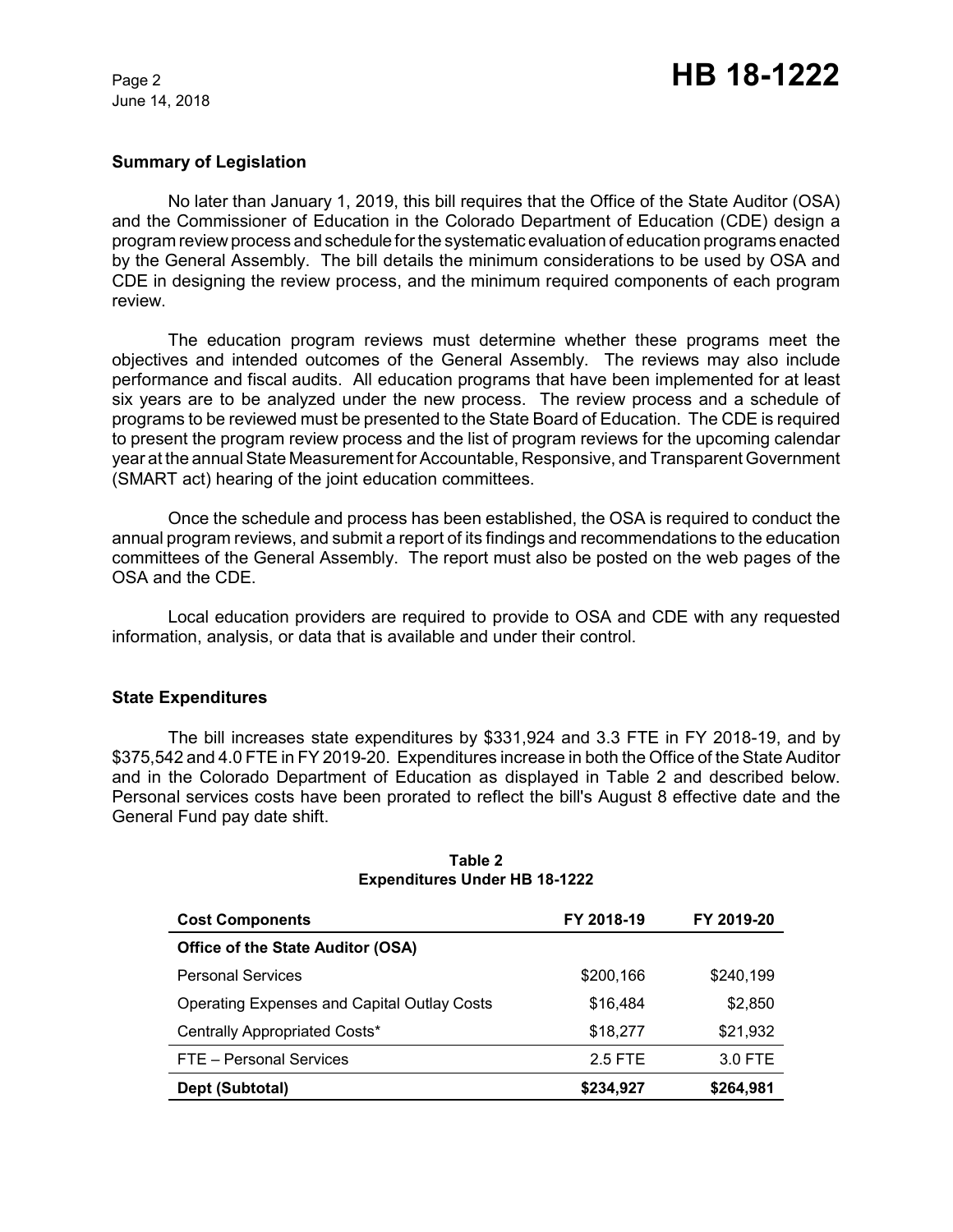| <b>Cost Components</b>                             | FY 2018-19     | FY 2019-20     |
|----------------------------------------------------|----------------|----------------|
| <b>Colorado Department of Education (CDE)</b>      |                |                |
| <b>Personal Services</b>                           | \$83,701       | \$100,440      |
| <b>Operating Expenses and Capital Outlay Costs</b> | \$5,653        | \$950          |
| Centrally Appropriated Costs*                      | \$7.643        | \$9,171        |
| FTE - Personal Services                            | $0.8$ FTE      | $1.0$ FTE      |
| Dept (Subtotal)                                    | \$96,997       | \$110,561      |
| Total                                              | \$331,924      | \$375,542      |
| <b>Total FTE</b>                                   | <b>3.3 FTE</b> | <b>4.0 FTE</b> |

**Table 2 Expenditures Under HB 18-1222 (Cont.)**

 *\* Centrally appropriated costs are not included in the bill's appropriation.*

**Office of the State Auditor.** The OSA requires new auditor and project management staff to create the process and schedule for evaluations, and to work with the CDE and local education providers to conduct annual program audits. Personal services cost estimates for the OSA are based on the costs for a similar process and schedule the OSA uses for evaluating Tax Expenditures (see Section 39-21-305 *et. seq*. C.R.S.)

It is estimated that at least 55 separate education programs require evaluation by OSA, including multiple competitive grant programs, the Colorado Preschool Program, the READ Act, assessments and accountability, choice and innovation, educator licensing, educator effectiveness, concurrent enrollment, capital construction assistance, and several others. The OSA, assisted by the CDE, can evaluate 5 education programs annually, which includes working with and collecting data from school districts, charter schools, and other local education providers.

**Colorado Department of Education.** In order to evaluate education programs, the OSA will be required to access data, including student personally identifiable information (PII), in order to evaluate the program's impact on student and school district performance measures. The CDE requires additional staff to assist OSA to ensure compliance with federal education data privacy laws, and with Colorado's Student Data Transparency and Security Act.

Because of the ongoing nature and complexity of the auditor's evaluations, CDE staff is also required to serve as subject matter experts, and provide information and context to the OSA concerning programs being evaluated. Due to the CDE's position as a liaison to school districts, OSA will also need assistance from CDE to access district and school contacts, negotiate data sharing agreements, and act as a conduit for district level data to the OSA.

**Centrally appropriated costs.** Pursuant to a Joint Budget Committee policy, certain costs associated with this bill are addressed through the annual budget process and centrally appropriated in the Long Bill or supplemental appropriations bills, rather than in this bill. These costs, which include employee insurance and supplemental employee retirement payments, are estimated to be \$25,920 in FY 2018-19, and \$31,103 in FY 2019-20.